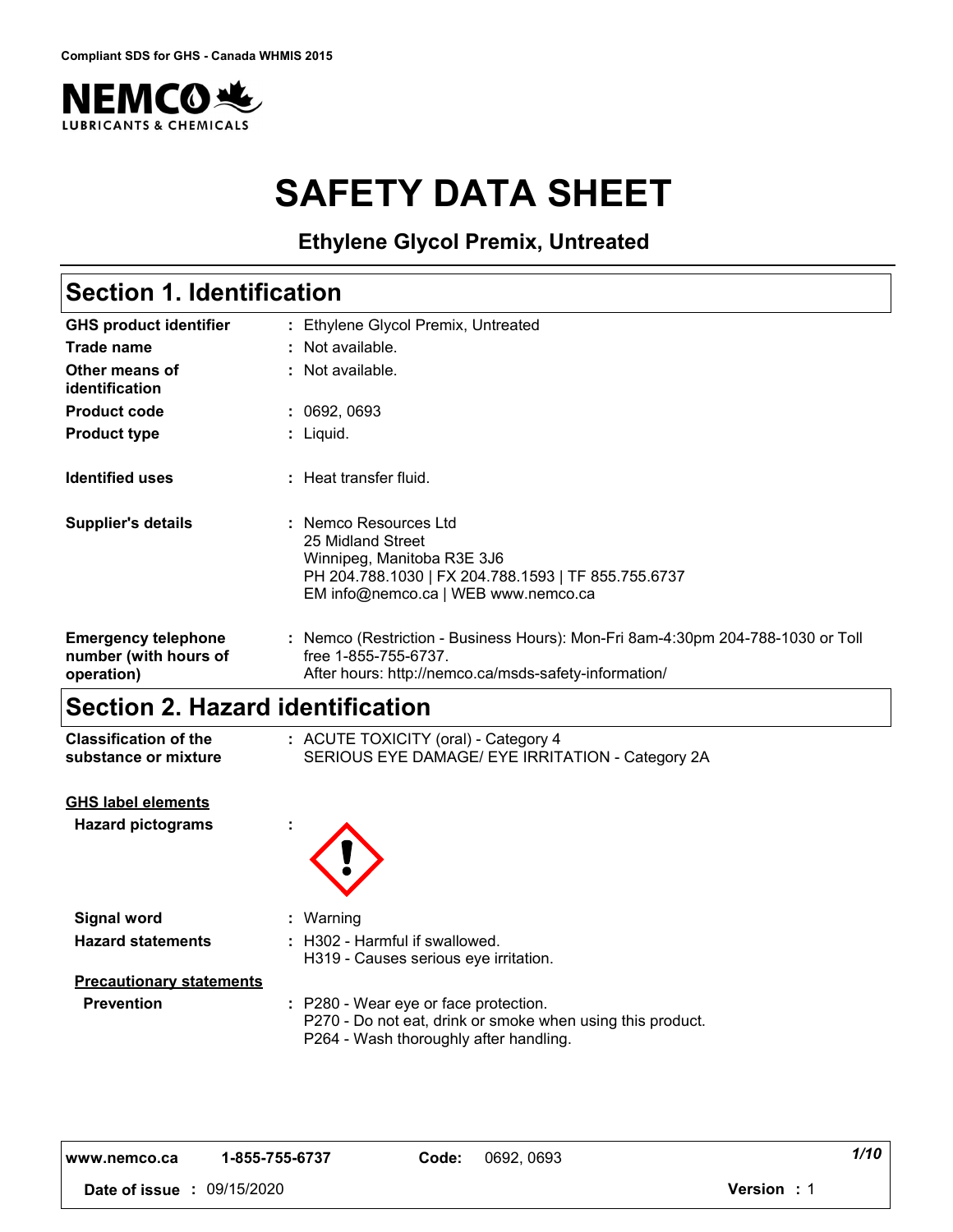# **Section 2. Hazard identification**

**NEMCO头** 

| <b>Response</b> | : P301 + P312, P330 - IF SWALLOWED: Call a POISON CENTER or doctor if you<br>feel unwell. Rinse mouth.<br>P305 + P351 + P338 - IF IN EYES: Rinse cautiously with water for several minutes.<br>Remove contact lenses, if present and easy to do. Continue rinsing.<br>P337 + P313 - If eye irritation persists: Get medical advice or attention. |
|-----------------|--------------------------------------------------------------------------------------------------------------------------------------------------------------------------------------------------------------------------------------------------------------------------------------------------------------------------------------------------|
| <b>Storage</b>  | : Not applicable.                                                                                                                                                                                                                                                                                                                                |
| <b>Disposal</b> | : P501 - Dispose of contents and container in accordance with all local, regional,<br>national and international regulations.                                                                                                                                                                                                                    |

# **Section 3. Composition/information on ingredients**

| Substance/mixture | : Mixture        |
|-------------------|------------------|
| Other means of    | : Not available. |
| identification    |                  |

| Ingredient name | $%$ (w/w) | <b>CAS number</b> |
|-----------------|-----------|-------------------|
| Ethanediol      | $45 - 70$ | 107-21-1          |

**The exact percentage (concentration) in the composition has been withheld as a trade secret in accordance with the amended HPR as of April 2018.**

**There are no additional ingredients present which, within the current knowledge of the supplier and in the concentrations applicable, are classified as hazardous to health or the environment and hence require reporting in this section.**

**Occupational exposure limits, if available, are listed in Section 8.**

# **Section 4. First-aid measures**

### **Description of necessary first aid measures**

| Eye contact         | : Immediately flush eyes with plenty of water, occasionally lifting the upper and lower<br>eyelids. Check for and remove any contact lenses. Continue to rinse for at least 20<br>minutes. Get medical attention.                                                                                                                                                                                                                                                                                                                                                                                                                                                                                                                                                                                                             |
|---------------------|-------------------------------------------------------------------------------------------------------------------------------------------------------------------------------------------------------------------------------------------------------------------------------------------------------------------------------------------------------------------------------------------------------------------------------------------------------------------------------------------------------------------------------------------------------------------------------------------------------------------------------------------------------------------------------------------------------------------------------------------------------------------------------------------------------------------------------|
| <b>Inhalation</b>   | : Remove victim to fresh air and keep at rest in a position comfortable for breathing.<br>If not breathing, if breathing is irregular or if respiratory arrest occurs, provide<br>artificial respiration or oxygen by trained personnel. It may be dangerous to the<br>person providing aid to give mouth-to-mouth resuscitation. Get medical attention if<br>adverse health effects persist or are severe. If unconscious, place in recovery<br>position and get medical attention immediately. Maintain an open airway. Loosen<br>tight clothing such as a collar, tie, belt or waistband.                                                                                                                                                                                                                                  |
| <b>Skin contact</b> | : Flush contaminated skin with plenty of water. Get medical attention if symptoms<br>occur. Wash clothing before reuse. Clean shoes thoroughly before reuse.                                                                                                                                                                                                                                                                                                                                                                                                                                                                                                                                                                                                                                                                  |
| Ingestion           | : Wash out mouth with water. Remove dentures if any. Remove victim to fresh air<br>and keep at rest in a position comfortable for breathing. If material has been<br>swallowed and the exposed person is conscious, give small quantities of water to<br>drink. Stop if the exposed person feels sick as vomiting may be dangerous. Do not<br>induce vomiting unless directed to do so by medical personnel. If vomiting occurs,<br>the head should be kept low so that vomit does not enter the lungs. Get medical<br>attention. If necessary, call a poison center or physician. Never give anything by<br>mouth to an unconscious person. If unconscious, place in recovery position and get<br>medical attention immediately. Maintain an open airway. Loosen tight clothing such<br>as a collar, tie, belt or waistband. |

### **Most important symptoms/effects, acute and delayed**

### **Potential acute health effects**

| www.nemco.ca                      | 1-855-755-6737 | Code: | 0692, 0693 | 2/10               |  |
|-----------------------------------|----------------|-------|------------|--------------------|--|
| <b>Date of issue : 09/15/2020</b> |                |       |            | <b>Version</b> : 1 |  |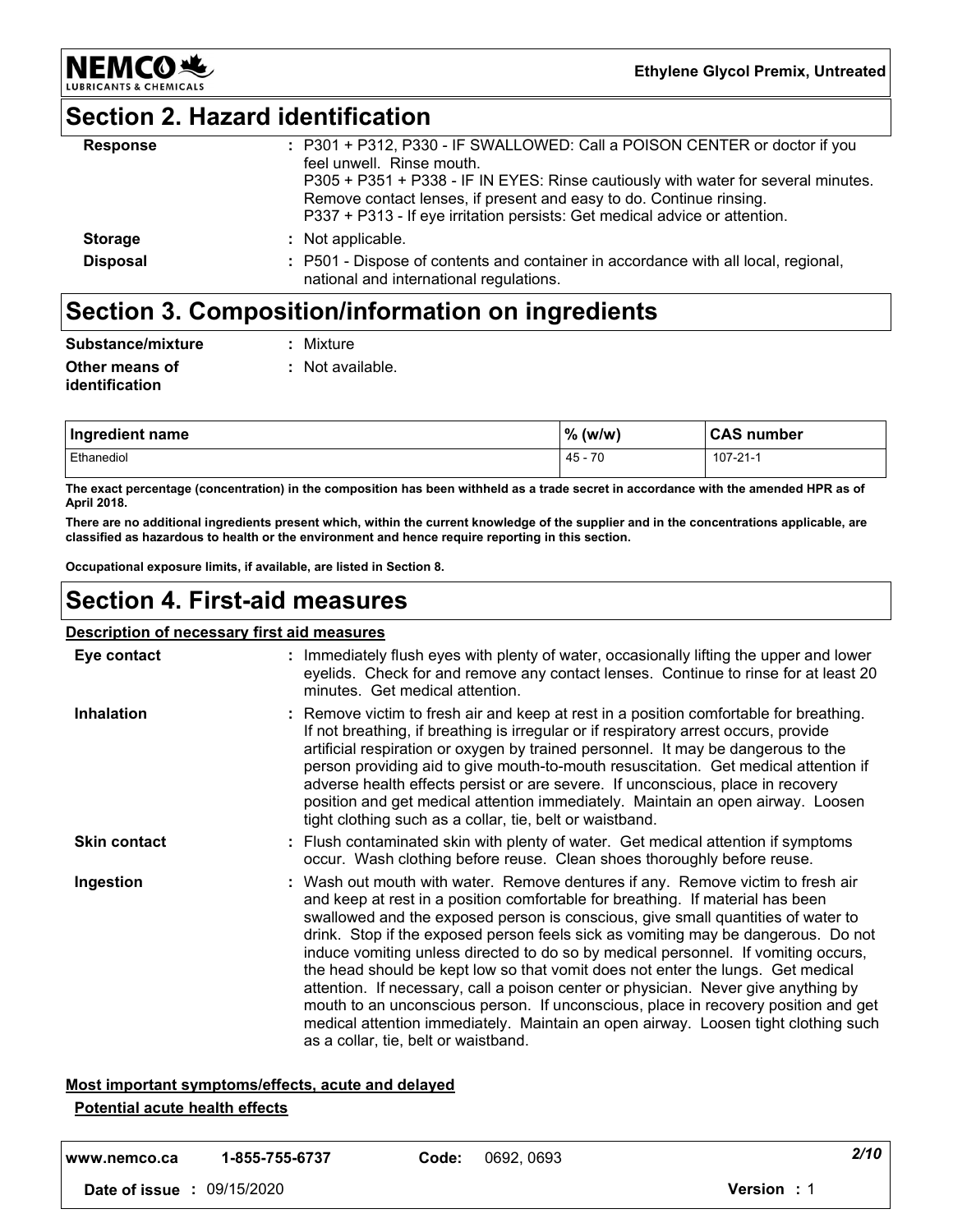**NEMCO头** & CHEMICALS LUBRI

# **Section 4. First-aid measures**

| Eye contact                       | : Causes serious eye irritation.                                                                                                                                              |
|-----------------------------------|-------------------------------------------------------------------------------------------------------------------------------------------------------------------------------|
| <b>Inhalation</b>                 | : No known significant effects or critical hazards.                                                                                                                           |
| <b>Skin contact</b>               | : No known significant effects or critical hazards.                                                                                                                           |
| Ingestion                         | : Harmful if swallowed.                                                                                                                                                       |
| Over-exposure signs/symptoms      |                                                                                                                                                                               |
| Eye contact                       | : Adverse symptoms may include the following:<br>pain or irritation<br>watering<br>redness                                                                                    |
| <b>Inhalation</b>                 | : No known significant effects or critical hazards.                                                                                                                           |
| <b>Skin contact</b>               | : No known significant effects or critical hazards.                                                                                                                           |
| Ingestion                         | : No known significant effects or critical hazards.                                                                                                                           |
|                                   | Indication of immediate medical attention and special treatment needed, if necessary                                                                                          |
| Notes to physician                | : Treat symptomatically. Contact poison treatment specialist immediately if large<br>quantities have been ingested or inhaled.                                                |
| <b>Specific treatments</b>        | : No specific treatment.                                                                                                                                                      |
| <b>Protection of first-aiders</b> | : No action shall be taken involving any personal risk or without suitable training. It<br>may be dangerous to the person providing aid to give mouth-to-mouth resuscitation. |
|                                   |                                                                                                                                                                               |

**See toxicological information (Section 11)**

# **Section 5. Fire-fighting measures**

| <b>Extinguishing media</b>                               |                                                                                                                                                                                                     |
|----------------------------------------------------------|-----------------------------------------------------------------------------------------------------------------------------------------------------------------------------------------------------|
| Suitable extinguishing<br>media                          | : Use an extinguishing agent suitable for the surrounding fire.                                                                                                                                     |
| Unsuitable extinguishing<br>media                        | : None known.                                                                                                                                                                                       |
| Specific hazards arising<br>from the chemical            | : No specific fire or explosion hazard.                                                                                                                                                             |
| <b>Hazardous thermal</b><br>decomposition products       | : Decomposition products may include the following materials:<br>carbon dioxide<br>carbon monoxide                                                                                                  |
| <b>Special protective actions</b><br>for fire-fighters   | : Promptly isolate the scene by removing all persons from the vicinity of the incident if<br>there is a fire. No action shall be taken involving any personal risk or without<br>suitable training. |
| <b>Special protective</b><br>equipment for fire-fighters | : Fire-fighters should wear appropriate protective equipment and self-contained<br>breathing apparatus (SCBA) with a full face-piece operated in positive pressure<br>mode.                         |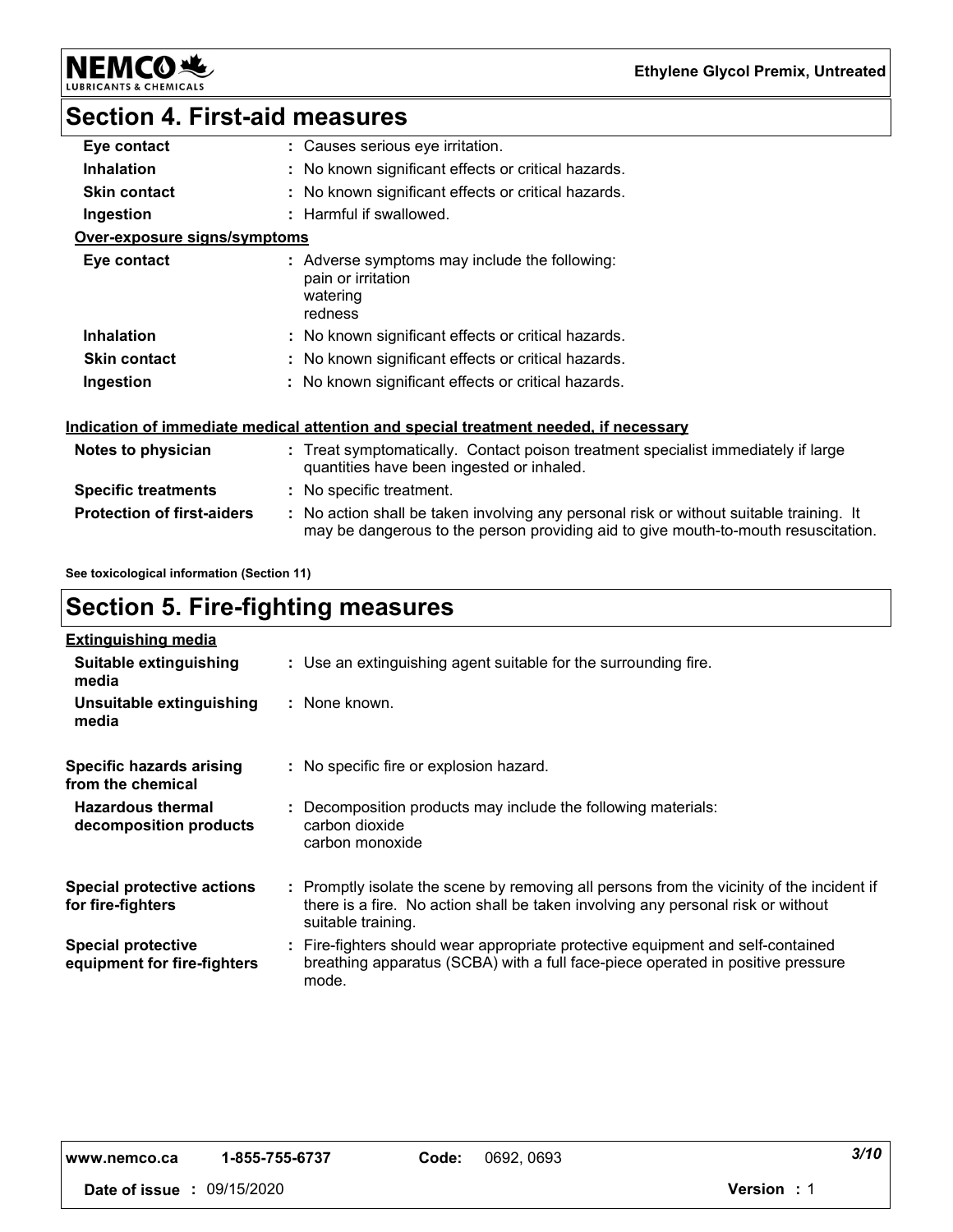**NEMCO头** LUBRICANTS & CHEMICALS

# **Section 6. Accidental release measures**

#### **Personal precautions, protective equipment and emergency procedures**

| For non-emergency<br>personnel                        | : No action shall be taken involving any personal risk or without suitable training.<br>Evacuate surrounding areas. Keep unnecessary and unprotected personnel from<br>entering. Do not touch or walk through spilled material. Avoid breathing vapor or<br>mist. Provide adequate ventilation. Wear appropriate respirator when ventilation is<br>inadequate. Put on appropriate personal protective equipment. |
|-------------------------------------------------------|------------------------------------------------------------------------------------------------------------------------------------------------------------------------------------------------------------------------------------------------------------------------------------------------------------------------------------------------------------------------------------------------------------------|
| For emergency responders                              | : If specialized clothing is required to deal with the spillage, take note of any<br>information in Section 8 on suitable and unsuitable materials. See also the<br>information in "For non-emergency personnel".                                                                                                                                                                                                |
| <b>Environmental precautions</b>                      | : Avoid dispersal of spilled material and runoff and contact with soil, waterways,<br>drains and sewers. Inform the relevant authorities if the product has caused<br>environmental pollution (sewers, waterways, soil or air).                                                                                                                                                                                  |
| Methods and materials for containment and cleaning up |                                                                                                                                                                                                                                                                                                                                                                                                                  |
| <b>Spill</b>                                          | : Stop leak if without risk. Move containers from spill area. Approach release from                                                                                                                                                                                                                                                                                                                              |

| ill | : Stop leak if without risk. Move containers from spill area. Approach release from<br>upwind. Prevent entry into sewers, water courses, basements or confined areas.<br>Wash spillages into an effluent treatment plant or proceed as follows. Contain and<br>collect spillage with non-combustible, absorbent material e.g. sand, earth,<br>vermiculite or diatomaceous earth and place in container for disposal according to<br>local regulations (see Section 13). Dispose of via a licensed waste disposal<br>contractor. Contaminated absorbent material may pose the same hazard as the |
|-----|-------------------------------------------------------------------------------------------------------------------------------------------------------------------------------------------------------------------------------------------------------------------------------------------------------------------------------------------------------------------------------------------------------------------------------------------------------------------------------------------------------------------------------------------------------------------------------------------------|
|     | spilled product. Note: see Section 1 for emergency contact information and Section<br>13 for waste disposal.                                                                                                                                                                                                                                                                                                                                                                                                                                                                                    |

# **Section 7. Handling and storage**

### **Precautions for safe handling**

| <b>Protective measures</b>                                         | : Put on appropriate personal protective equipment (see Section 8). Do not ingest.<br>Avoid contact with eyes, skin and clothing. Avoid breathing vapor or mist. Keep in<br>the original container or an approved alternative made from a compatible material,<br>kept tightly closed when not in use. Empty containers retain product residue and<br>can be hazardous. Do not reuse container.                                                                                                                                                                                    |
|--------------------------------------------------------------------|------------------------------------------------------------------------------------------------------------------------------------------------------------------------------------------------------------------------------------------------------------------------------------------------------------------------------------------------------------------------------------------------------------------------------------------------------------------------------------------------------------------------------------------------------------------------------------|
| Advice on general<br>occupational hygiene                          | : Eating, drinking and smoking should be prohibited in areas where this material is<br>handled, stored and processed. Workers should wash hands and face before eating,<br>drinking and smoking. See also Section 8 for additional information on hygiene<br>measures.                                                                                                                                                                                                                                                                                                             |
| Conditions for safe storage,<br>including any<br>incompatibilities | : Store in accordance with local regulations. Store in original container protected from<br>direct sunlight in a dry, cool and well-ventilated area, away from incompatible<br>materials (see Section 10) and food and drink. Keep container tightly closed and<br>sealed until ready for use. Containers that have been opened must be carefully<br>resealed and kept upright to prevent leakage. Do not store in unlabeled containers.<br>Use appropriate containment to avoid environmental contamination. See Section 10<br>for incompatible materials before handling or use. |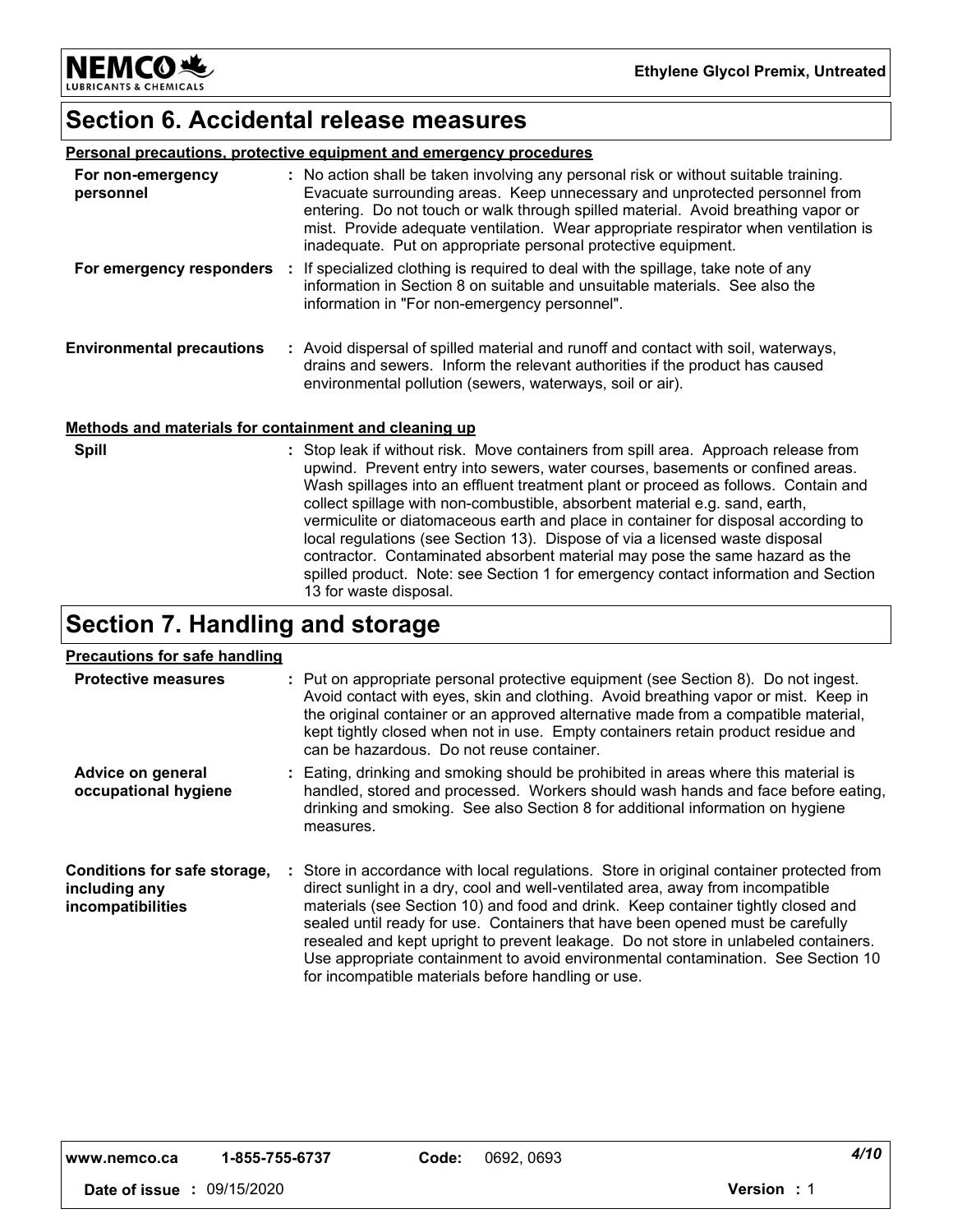

# **Section 8. Exposure controls/personal protection**

### **Control parameters**

### **Occupational exposure limits**

| <b>Exposure limits</b>                                                                                                                                                                                                                                                                                                                                                                                                                                                                                                                                                                                                                                          |
|-----------------------------------------------------------------------------------------------------------------------------------------------------------------------------------------------------------------------------------------------------------------------------------------------------------------------------------------------------------------------------------------------------------------------------------------------------------------------------------------------------------------------------------------------------------------------------------------------------------------------------------------------------------------|
| CA British Columbia Provincial (Canada, 5/2019).<br>C: 100 mg/m <sup>3</sup> Form: Aerosol<br>TWA: 10 mg/m <sup>3</sup> 8 hours. Form: Particulate<br>STEL: 20 mg/m <sup>3</sup> 15 minutes. Form: Particulate<br>C: 50 ppm Form: Vapor<br>CA Saskatchewan Provincial (Canada, 7/2013).<br>CEIL: 100 mg/m <sup>3</sup> Form: Aerosol<br>CA Ontario Provincial (Canada, 1/2018).<br>C: 100 mg/m <sup>3</sup> Form: Aerosol only<br>CA Quebec Provincial (Canada, 1/2014).<br>STEV: 50 ppm 15 minutes. Form: Vapor and mist<br>STEV: 127 mg/m <sup>3</sup> 15 minutes. Form: Vapor and mist<br>CA Alberta Provincial (Canada, 6/2018).<br>C: $100 \text{ mg/m}^3$ |
|                                                                                                                                                                                                                                                                                                                                                                                                                                                                                                                                                                                                                                                                 |

| controls                                  | contaminants.                                                                                                                                                                                                                                                                                                                                                                                                                                                                                                                                                                                                             |
|-------------------------------------------|---------------------------------------------------------------------------------------------------------------------------------------------------------------------------------------------------------------------------------------------------------------------------------------------------------------------------------------------------------------------------------------------------------------------------------------------------------------------------------------------------------------------------------------------------------------------------------------------------------------------------|
| <b>Environmental exposure</b><br>controls | : Emissions from ventilation or work process equipment should be checked to ensure<br>they comply with the requirements of environmental protection legislation.                                                                                                                                                                                                                                                                                                                                                                                                                                                          |
| <b>Individual protection measures</b>     |                                                                                                                                                                                                                                                                                                                                                                                                                                                                                                                                                                                                                           |
| <b>Hygiene measures</b>                   | : Wash hands, forearms and face thoroughly after handling chemical products, before<br>eating, smoking and using the lavatory and at the end of the working period.<br>Appropriate techniques should be used to remove potentially contaminated clothing.<br>Wash contaminated clothing before reusing. Ensure that eyewash stations and<br>safety showers are close to the workstation location.                                                                                                                                                                                                                         |
| <b>Eye/face protection</b>                | Safety eyewear complying with an approved standard should be used when a risk<br>assessment indicates this is necessary to avoid exposure to liquid splashes, mists,<br>gases or dusts. If contact is possible, the following protection should be worn,<br>unless the assessment indicates a higher degree of protection: chemical splash<br>goggles.                                                                                                                                                                                                                                                                    |
| <b>Skin protection</b>                    |                                                                                                                                                                                                                                                                                                                                                                                                                                                                                                                                                                                                                           |
| <b>Hand protection</b>                    | : Chemical-resistant, impervious gloves complying with an approved standard should<br>be worn at all times when handling chemical products if a risk assessment indicates<br>this is necessary. Considering the parameters specified by the glove manufacturer,<br>check during use that the gloves are still retaining their protective properties. It<br>should be noted that the time to breakthrough for any glove material may be<br>different for different glove manufacturers. In the case of mixtures, consisting of<br>several substances, the protection time of the gloves cannot be accurately<br>estimated. |
| <b>Body protection</b>                    | : Personal protective equipment for the body should be selected based on the task<br>being performed and the risks involved and should be approved by a specialist<br>before handling this product.                                                                                                                                                                                                                                                                                                                                                                                                                       |
| Other skin protection                     | : Appropriate footwear and any additional skin protection measures should be<br>selected based on the task being performed and the risks involved and should be<br>approved by a specialist before handling this product.                                                                                                                                                                                                                                                                                                                                                                                                 |
| <b>Respiratory protection</b>             | : Based on the hazard and potential for exposure, select a respirator that meets the<br>appropriate standard or certification. Respirators must be used according to a<br>respiratory protection program to ensure proper fitting, training, and other important<br>aspects of use.                                                                                                                                                                                                                                                                                                                                       |
| www.nemco.ca                              | 5/10<br>1-855-755-6737<br>Code:<br>0692, 0693                                                                                                                                                                                                                                                                                                                                                                                                                                                                                                                                                                             |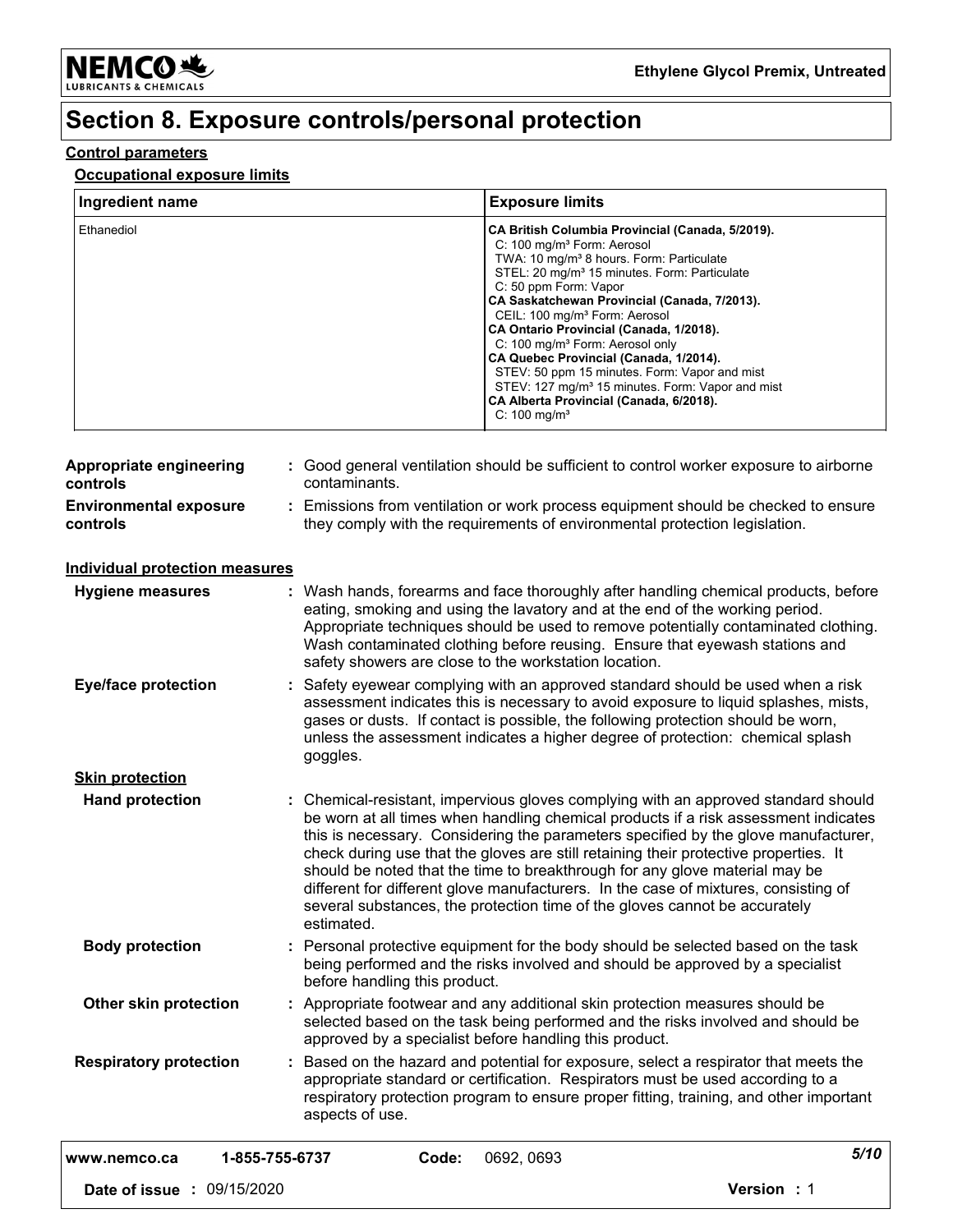

# **Section 9. Physical and chemical properties**

#### **Appearance**

| <b>Physical state</b>                             | : Liquid.                              |
|---------------------------------------------------|----------------------------------------|
| Color                                             | : Colorless.                           |
| Odor                                              | : Mild, sweet odor.                    |
| Odor threshold                                    | : Not available.                       |
| рH                                                | $: 7.7 \text{ to } 9$                  |
| <b>Freezing point</b>                             | $: -37^{\circ}$ C, $-53^{\circ}$ C     |
| <b>Boiling point/boiling range</b>                | : $107.2^{\circ}$ C, $111.1^{\circ}$ C |
| <b>Flash point</b>                                | : Not available.                       |
| <b>Evaporation rate</b>                           | : Not available.                       |
| Flammability (solid, gas)                         | : Not available.                       |
| Lower and upper explosive<br>(flammable) limits   | $\therefore$ Not available.            |
| Vapor pressure                                    | : Not available.                       |
| Vapor density                                     | : Not available.                       |
| <b>Relative density</b>                           | : Not available.                       |
| <b>Solubility</b>                                 | : Completely soluble in water.         |
| <b>Partition coefficient: n-</b><br>octanol/water | : Not available.                       |
| <b>Auto-ignition temperature</b>                  | $\therefore$ Not available.            |
| <b>Decomposition temperature</b>                  | : Not available.                       |
| <b>Viscosity</b>                                  | : Not available.                       |
| Flow time (ISO 2431)                              | : Not available.                       |

# **Section 10. Stability and reactivity**

| <b>Reactivity</b>                            | : No specific test data related to reactivity available for this product or its ingredients.              |
|----------------------------------------------|-----------------------------------------------------------------------------------------------------------|
| <b>Chemical stability</b>                    | : The product is stable.                                                                                  |
| <b>Possibility of hazardous</b><br>reactions | : Under normal conditions of storage and use, hazardous reactions will not occur.                         |
| <b>Conditions to avoid</b>                   | : No specific data.                                                                                       |
| Incompatible materials                       | : Reactive or incompatible with the following materials: oxidizing materials.                             |
| <b>Hazardous decomposition</b><br>products   | : Under normal conditions of storage and use, hazardous decomposition products<br>should not be produced. |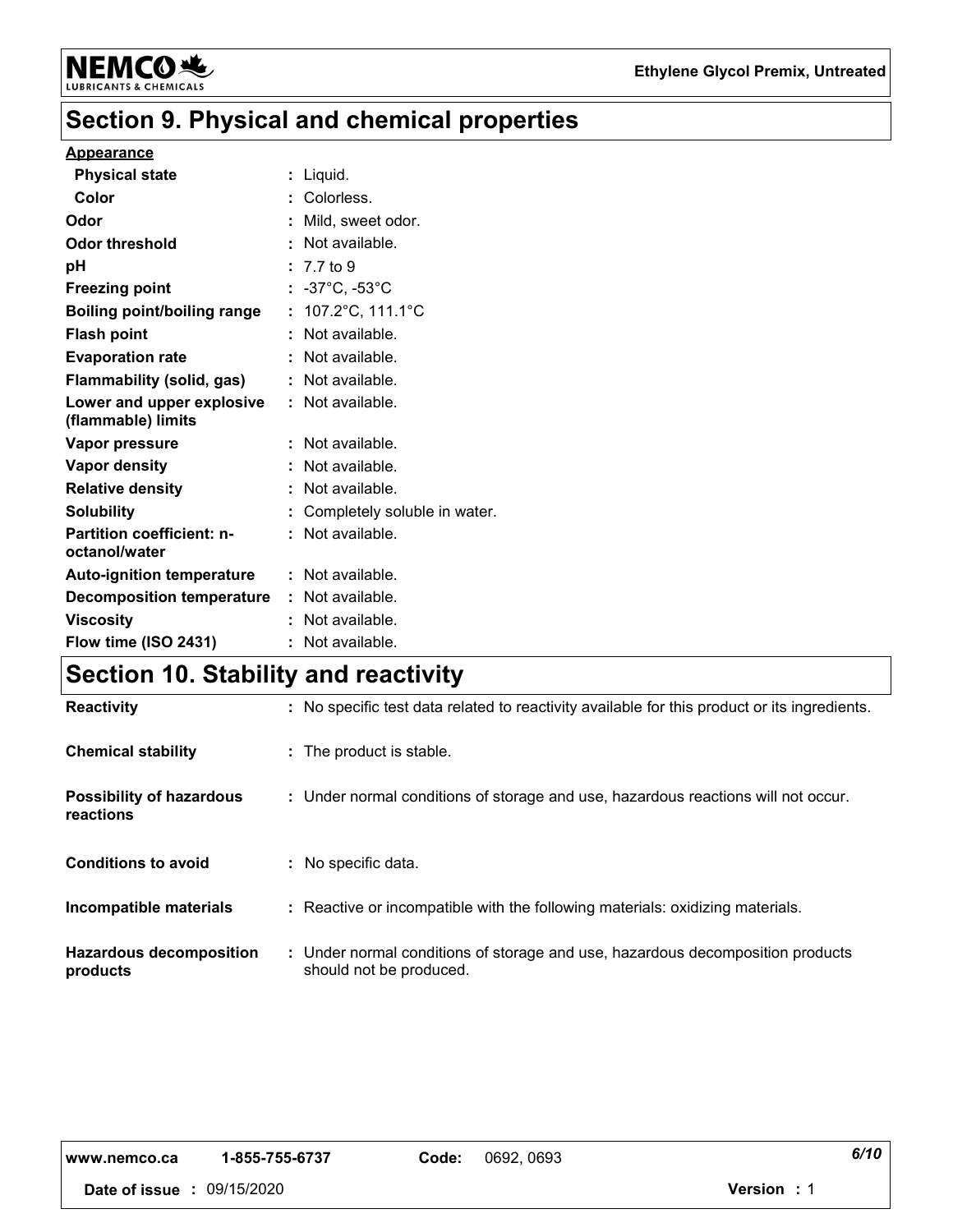

# **Section 11. Toxicological information**

### **Information on toxicological effects**

### **Acute toxicity**

| <b>Product/ingredient name</b> | <b>Result</b> | <b>Species</b> | <b>Dose</b> | <b>Exposure</b> |
|--------------------------------|---------------|----------------|-------------|-----------------|
| Ethanediol                     | LD50 Oral     | Rat            | 4700 mg/kg  |                 |

### **Irritation/Corrosion**

| <b>Product/ingredient name</b> | <b>Result</b>            | <b>Species</b> | <b>Score</b> | <b>Exposure</b> | <b>Observation</b> |
|--------------------------------|--------------------------|----------------|--------------|-----------------|--------------------|
| <b>Ethanediol</b>              | Eves - Mild irritant     | Rabbit         |              | 24 hours 500 mg |                    |
|                                | Eves - Mild irritant     | Rabbit         |              | 1 hours 100 mg  |                    |
|                                | Eves - Moderate irritant | Rabbit         |              | 6 hours 1440 mg |                    |
|                                | Skin - Mild irritant     | Rabbit         |              | 555 mg          |                    |

### **Sensitization**

There is no data available.

### **Mutagenicity**

There is no data available.

#### **Carcinogenicity**

There is no data available.

### **Reproductive toxicity**

There is no data available.

### **Teratogenicity**

There is no data available.

### **Specific target organ toxicity (single exposure)**

There is no data available.

#### **Specific target organ toxicity (repeated exposure)**

There is no data available.

### **Aspiration hazard**

There is no data available.

| Information on the likely | : Dermal contact. Eye contact. Inhalation. Ingestion. |
|---------------------------|-------------------------------------------------------|
| routes of exposure        |                                                       |

#### **Potential acute health effects**

| Eye contact         | : Causes serious eye irritation.                    |
|---------------------|-----------------------------------------------------|
| <b>Inhalation</b>   | : No known significant effects or critical hazards. |
| <b>Skin contact</b> | : No known significant effects or critical hazards. |
| Ingestion           | : Harmful if swallowed.                             |

### **Symptoms related to the physical, chemical and toxicological characteristics**

| Eye contact         | : Adverse symptoms may include the following:<br>pain or irritation<br>watering<br>redness |
|---------------------|--------------------------------------------------------------------------------------------|
| <b>Inhalation</b>   | : No known significant effects or critical hazards.                                        |
| <b>Skin contact</b> | : No known significant effects or critical hazards.                                        |
| Ingestion           | : No known significant effects or critical hazards.                                        |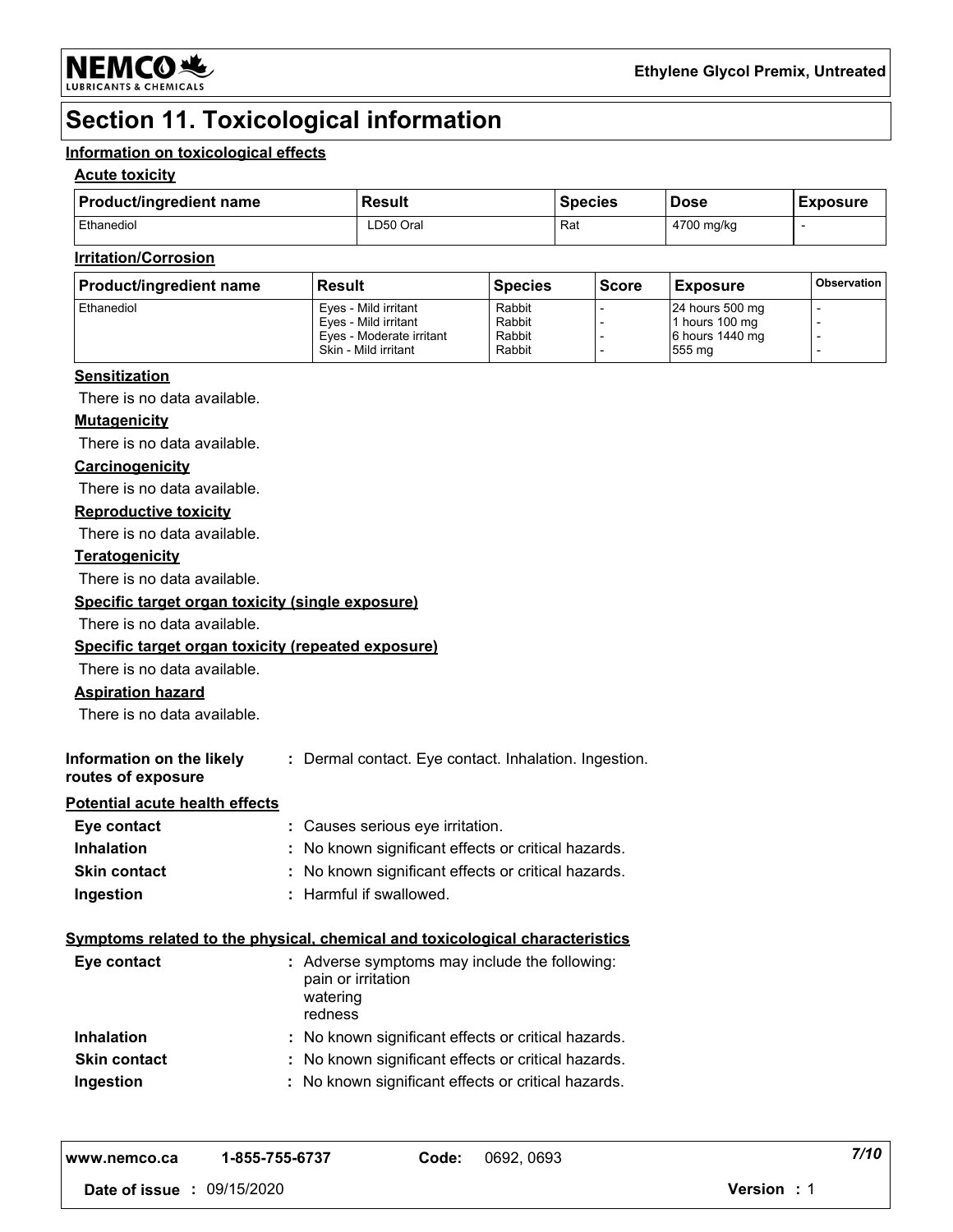**NEMCO头** LUBRIO

# **Section 11. Toxicological information**

# **Delayed and immediate effects and also chronic effects from short and long term exposure**

| <b>Short term exposure</b>              |                                                     |  |
|-----------------------------------------|-----------------------------------------------------|--|
| <b>Potential immediate</b><br>effects   | : No known significant effects or critical hazards. |  |
| <b>Potential delayed effects</b>        | : No known significant effects or critical hazards. |  |
| Long term exposure                      |                                                     |  |
| <b>Potential immediate</b><br>effects   | : No known significant effects or critical hazards. |  |
| <b>Potential delayed effects</b>        | : No known significant effects or critical hazards. |  |
| <b>Potential chronic health effects</b> |                                                     |  |
| General                                 | : No known significant effects or critical hazards. |  |
| Carcinogenicity                         | : No known significant effects or critical hazards. |  |
| <b>Mutagenicity</b>                     | : No known significant effects or critical hazards. |  |
| <b>Teratogenicity</b>                   | : No known significant effects or critical hazards. |  |
| <b>Developmental effects</b>            | : No known significant effects or critical hazards. |  |
| <b>Fertility effects</b>                | : No known significant effects or critical hazards. |  |

### **Numerical measures of toxicity**

# **Acute toxicity estimates**

| Route | <b>ATE value</b> |
|-------|------------------|
| Oral  | 958.33 mg/kg     |

# **Section 12. Ecological information**

### **Toxicity**

| <b>Product/ingredient name</b> | Result                                                                      | <b>Species</b>                                                  | <b>Exposure</b>      |
|--------------------------------|-----------------------------------------------------------------------------|-----------------------------------------------------------------|----------------------|
| Ethanediol                     | Acute LC50 6900000 µg/L Fresh water                                         | Crustaceans - Ceriodaphnia dubia -<br>Neonate                   | 48 hours             |
|                                | Acute LC50 41000000 µg/L Fresh water<br>Acute LC50 8050000 µg/L Fresh water | Daphnia - Daphnia magna - Neonate<br>Fish - Pimephales promelas | 48 hours<br>96 hours |

### **Persistence and degradability**

There is no data available.

### **Bioaccumulative potential**

| <b>Product/ingredient name</b> | $ $ LogP <sub>ow</sub> | <b>BCF</b> | l Potential |
|--------------------------------|------------------------|------------|-------------|
| Ethanediol                     | 1.36                   |            | low         |

### **Mobility in soil**

| Soil/water partition | : Not available. |
|----------------------|------------------|
| coefficient (Koc)    |                  |

**Other adverse effects** : No known significant effects or critical hazards.

| www.nemco.ca   | 1-855-755-6737 | Code: | 0692, 0693 | 8/10           |  |
|----------------|----------------|-------|------------|----------------|--|
| Date of issue: | 09/15/2020     |       |            | Version<br>- 1 |  |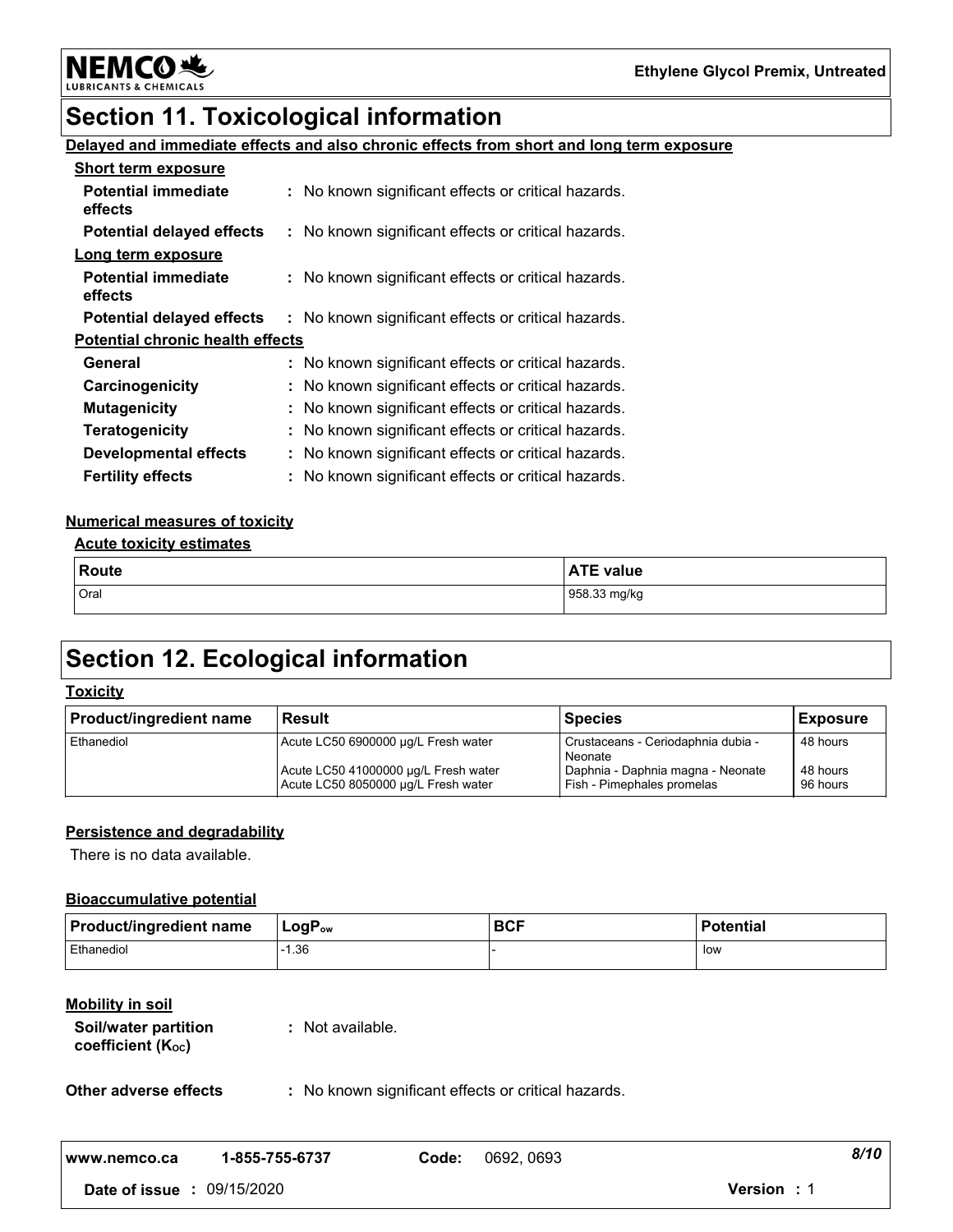

# **Section 13. Disposal considerations**

The generation of waste should be avoided or minimized wherever possible. Disposal of this product, solutions and any by-products should comply with the requirements of environmental protection and waste disposal legislation and any regional local authority requirements. Dispose of surplus and non-recyclable products via a licensed waste disposal contractor. Waste should not be disposed of untreated to the sewer unless fully compliant with the requirements of all authorities with jurisdiction. Waste packaging should be recycled. Incineration or landfill should only be considered when recycling is not feasible. This material and its container must be disposed of in a safe way. Care should be taken when handling empty containers that have not been cleaned or rinsed out. Empty containers or liners may retain some product residues. Avoid dispersal of spilled material and runoff and contact with soil, waterways, drains and sewers. **Disposal methods :**

# **Section 14. Transport information**

|                                      | <b>TDG Classification</b> | <b>IMDG</b>    | <b>IATA</b>    |
|--------------------------------------|---------------------------|----------------|----------------|
| <b>UN number</b>                     | Not regulated.            | Not regulated. | Not regulated. |
| UN proper<br>shipping name           |                           |                |                |
| <b>Transport</b><br>hazard class(es) |                           |                |                |
|                                      |                           |                |                |
| <b>Packing group</b>                 |                           |                |                |
| Environmental<br>hazards             | No.                       | No.            | No.            |

**Emergency Response Guidebook (ERG) :** Not applicable.

**Special precautions for user Transport within user's premises:** always transport in closed containers that are **:** upright and secure. Ensure that persons transporting the product know what to do in the event of an accident or spillage.

# **Section 15. Regulatory information**

| <b>Canadian lists</b>                        |                                                   |
|----------------------------------------------|---------------------------------------------------|
| <b>Canada inventory (DSL</b><br><b>NDSL)</b> | : All components are listed or exempted.          |
| <b>Canadian NPRI</b>                         | : The following components are listed: Ethanediol |
| <b>CEPA Toxic substances</b>                 | : None of the components are listed.              |